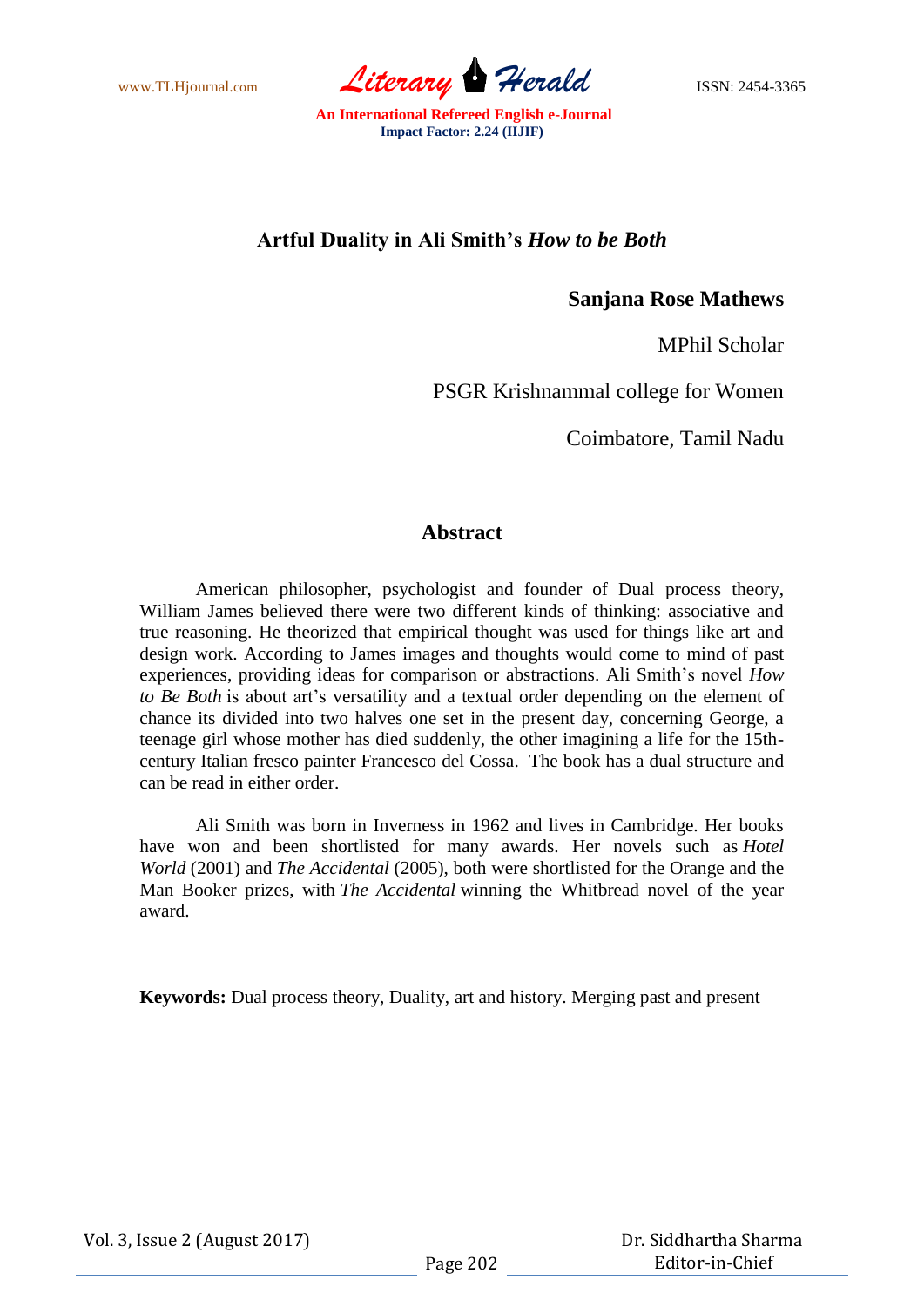www.TLHjournal.com *Literary Herald* ISSN: 2454-3365

*How to Be Both* is a contemporary and historical novel by Ali Smith which recounts the efforts of 16-year-old Georgie to deal with her mother's recent death, and the spirit of Italian Renaissance artist Francesco del Coossa returning to Earth from Heaven to consider Georgie's situation in relation to his own life. Smith's characters revel in surprising us – George has a boy's name but is a girl whose sexuality is only just being explored; Francesco is born a girl but binds her chest and lives as a man. And when Francesco sees George for the first time, she assumes George is a boy, only to discover later that she had been mistaken. This duality is at the core of the book: the dead coexist with the living and their stories intertwine, sometimes in ways that make no sense other than the poetic.

The novel begins on New Year's Eve. Georgie is reflecting on the death of her mother the previous September, and thinks back to the last major trip she and her mother took, to Italy. There, her mother wanted to visit the Ferraro Palazzo in order to see the frescoes painted by Fifteenth Century Renaissance artist, Francesco del Cossa. Georgie could care less about art, history, or anything else at the time, but her recollections of the trip awaken a sense of interest in art and history. Georgie considers things that her mother had told her, about how important history is, and how history is never truly gone.

Georgie finds it difficult to believe that something can be both gone, and not gone. She also finds it difficult that her mother could both have lived, and now not be living. She begins to wonder about death in general, and whether or not people who die keep their memories. Everyone but Georgie's friend Helena tells her that people do not keep their memories. Georgie begins researching Cossa, seeking to learn more about him and his artwork, which has come to fascinate her like it did her mother. Things in Cossa's paintings – such as stone transforming into water – are what fascinate Georgie so much. It is the idea that something can be both things at once.

It is then that Francesco's half of the novel begins. He is called down from Heaven to exist in modern London, drawing near Georgie. At first, Francesco considers that he has been sent to Purgatory for having once painted Christ as older than His 33 years of age, but realizes soon this is not the case. He recognizes that there is something important about Georgie that he has been meant to understand. As he seeks to understand her, his own memories come alive.

Francesco's artistic talent was fostered by his father and his mother. Francesco grows to understand not only things, but their essences – their true natures. Something has both an appearance, and a true nature – things which both exist at once. Because he puts such emotion and understanding into his art, Francesco's career thrives. His greatest moment is when he is called upon to paint a frescoe in the Ferraro Palazzo for the Duke Borse. Francesco cannot remember certain things, such as how he died. But over time he slowly comes to recognize that Georgie is very similar to himself through his memories. She has come to be able to sense the world in a far deeper way than she did before because of her mother. She has become something of a photographer, taking up the mantle of art. And she recognizes that things can both be and not be. Francesco is then recalled to Heaven.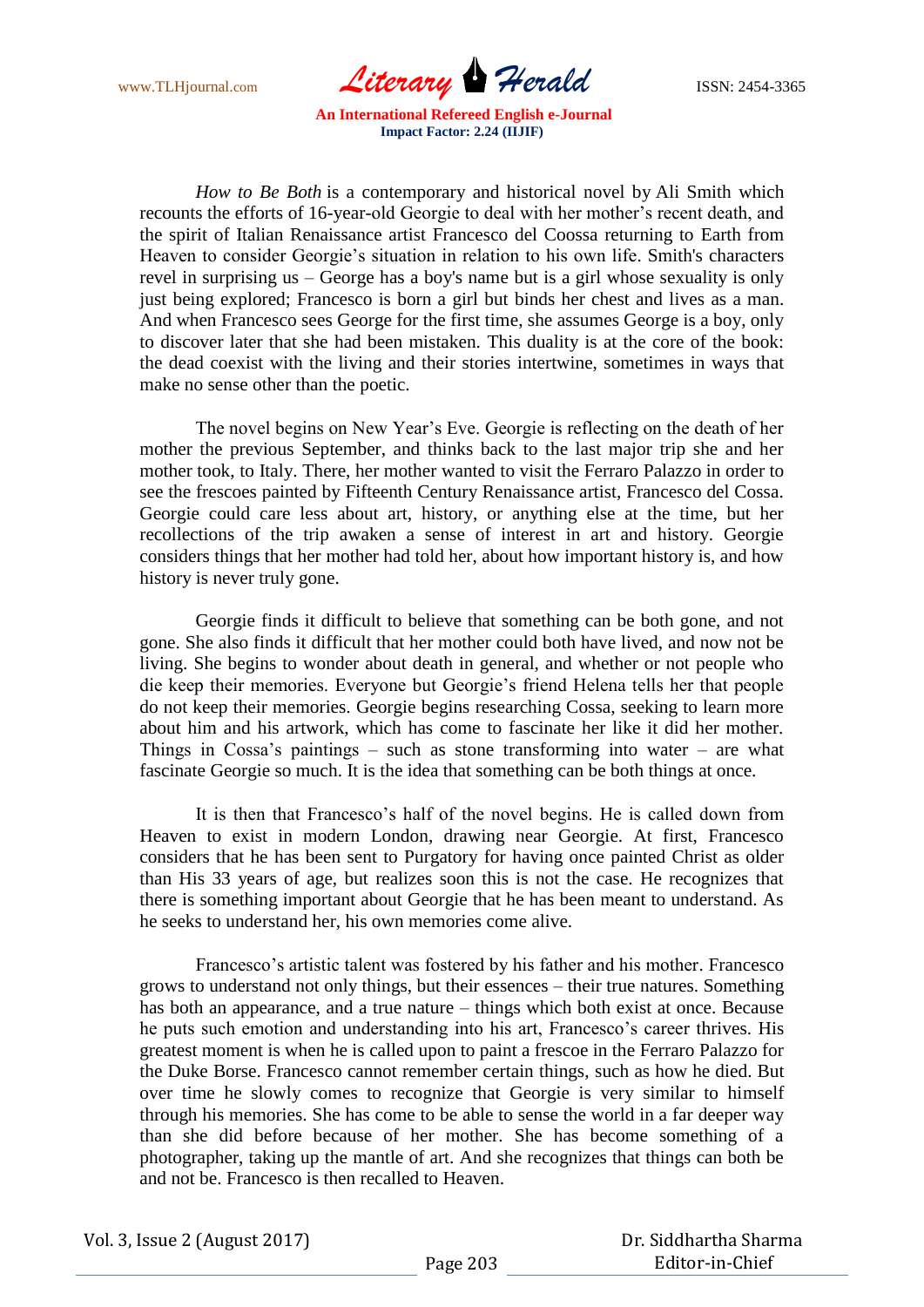www.TLHjournal.com *Literary Herald* ISSN: 2454-3365

When George is in Italy, she tells her mother she is "appalled by history, its only redeeming feature being that it tends to be well and truly over." (34) Her mother counters with a series of questions: "Do things just go away? … Do things that happened not exist, or stop existing, just because we can't see them happening in front of us?"(53)

The joy of Smith's playful take on conventional fictional form is that the reader understands the poignancy of this before the characters do. Because, of course, all of it is still happening – in remembering her mother, George is bringing her back to life and in looking at del Cossa's frescoes, the artist, too, still lives and breathes through the work. Cambridge is city suburb of London, England. Cambridge is home to George and her family, and to Helena and her family. Much of the novel occurs in Cambridge, especially on New Year's Eve. George spends the night at home, reflecting on the past and recalling memories of her mother with such detail and clarity that it is difficult for her to discern the past from the present. Cambridge is where George and Helena attend school, is where Carol's ashes are scattered, and is where George and Helena go to visit the carpark. London is the capital of England, and is the city to which Cambridge serves as a suburb. London is a beautiful, culturally-renowned city, famous for its art museums among other things. George visits these art museums on a regular basis in order to see paintings by Francesco del Cossa.

Duality is an important theme in the novel "How to Be Both" by Ali Smith. Duality is the idea that something can both be, and not be. It is the idea that something can represent more than one thing, and it is the idea that something is both what is appears to be, and what it truly is. It is also the most physical form reflected in the construction of the novel. The novel is divided into two halves, each entitled "One" which make up the number two. Each half of the novel bears the story of either George or Francesco, and taken together, form a whole story and a whole novel. The novel is both the stories of George and Francesco, and it is one story altogether. It is both one novel, and it is not one novel.

Both parts refer to the other so that past and present merge at moments, characters collide in curious ways, and mysteries of the plot are unified by the clues dropped across both parts. Consider the opening line in the section on George, when she remembers her late mother's words: "Imagine it. You're an artist." The line is repeated at the end of the section, which then segues into the part on Francesco del Cossa; is this section an enactment of George's imagining, prompted by her mother's words? It can't be for the reader who encounters the line in the second half of the book, but can be for those who read it, as I did, in the first half. George, for us, could be seen as the author, or imaginer, of the second part. Neither is there one story within each part but layers of secret stories, rather like the concealed fresco in the book which is discovered hundreds of years later behind a wall.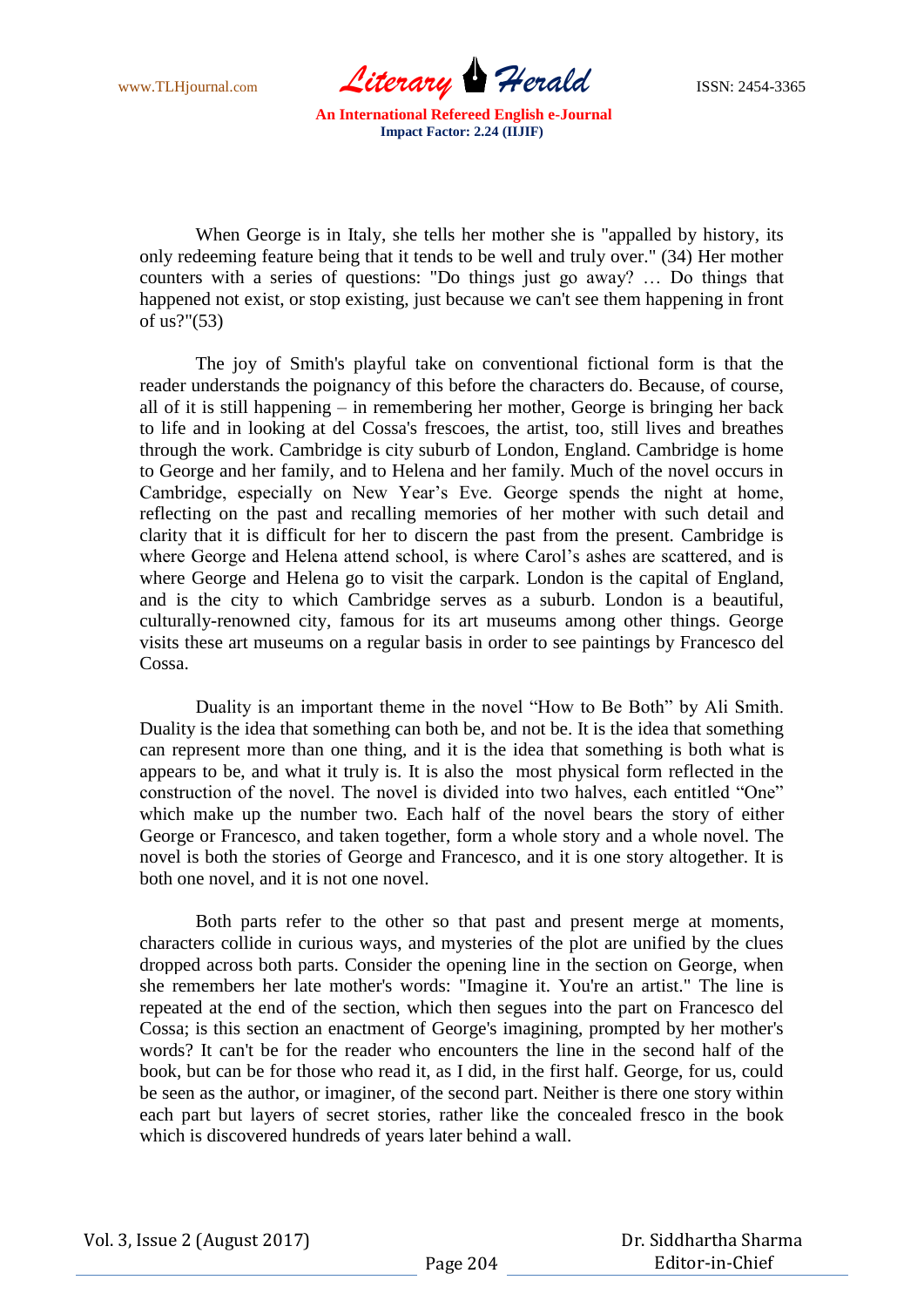www.TLHjournal.com *Literary Herald* ISSN: 2454-3365

*How to be both* shows us that the arrangement of a story, even when it's the same story, can change our understanding of it and define our emotional attachments. We may have known this, but to see it enacted with such imagination is dazzling indeed. Those writers making doomy predictions about the death of the novel should read Smith's re-imagined novel/s, and take note of the life it contains.

The book is in two parts - one of which is called "Eye" and is about a fifteenth century artist, the other of which is called "Camera", about a teenage girl of the present day who has very recently lost her mother. And I'm sure you're all aware that the book is available in two versions - Eye followed by Camera, or the other way round. To say that there's more than meets the eye in this terrific book is a gross understatement; it encompasses wonderful mothers, unconventional love and friendship, time, mortality, gender, the consolations of art and so much else. As George comments, "there's always more to see, if you look." "You know, Georgie, nothing's not connected," George remembers her mother telling her. It's another apt assessment of this gloriously inventive novel.

Dual process theories are a group of theories in social, personality, and cognitive psychology that describe how people think about information when they make judgments or solve problems. These theories are called dual process because they distinguish two basic ways of thinking about information: a relatively fast, superficial, spontaneous mode based on intuitive associations, and a more in-depth, effortful, step-by-step mode based on systematic reasoning. Dual process theories have been applied in many areas of psychology, including persuasion, stereotyping, person perception, memory, and negotiation. In general, these theories assume that people will think about information in a relatively superficial and spontaneous way unless they are both able and motivated to think more careful.

Dual process theories are built on several key ideas that have a long history in psychology. Dual process theories also build on Gestalt principles explored by psychologists in the 1930s and 1940s, which suggest that people have a natural tendency to make experiences meaningful, structured, and coherent. By focusing on how one thing relates to the next and seeing patterns in the way that events unfold, a person can understand and predict the social world, which allows him or her to anticipate, plan, and act effectively.

As dual process theories became increasingly popular, they were adopted by more and more areas of psychology to describe how people think about information and arrive at conclusions. Dual process theories differ in various ways. For instance, some assume that the two ways of thinking about information are mutually exclusive (either/or), whereas others suggest that they happen one after the other, or even at the same time. Dual process theories have been applied to many other research areas in social psychology. Strong positive or negative attitudes can guide behavior directly, without the individual thinking very much. Or, individuals can construct their attitudes in a more bottom-up, systematic fashion and then use this new attitude to determine their behavior.